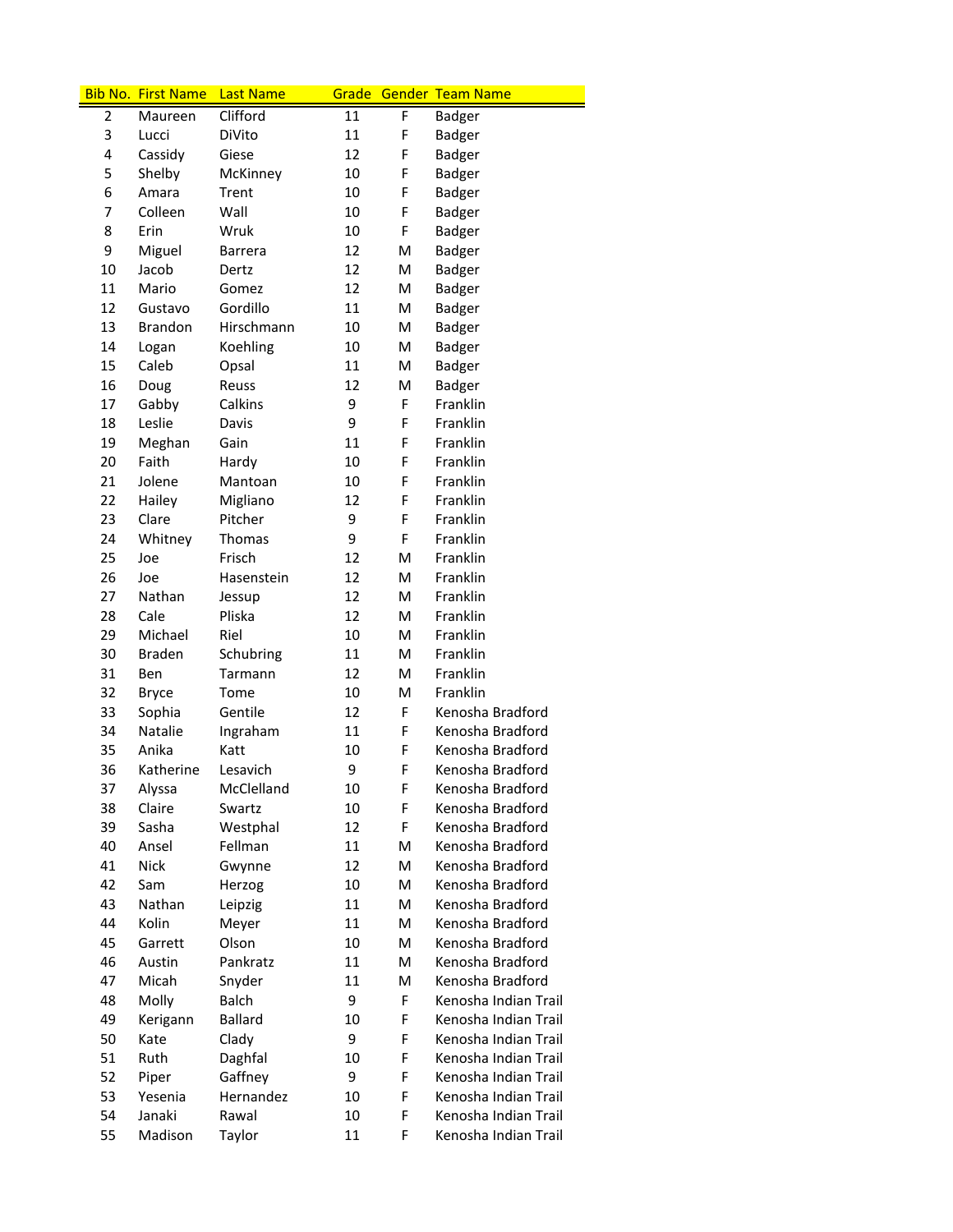|     | <b>Bib No. First Name</b> | <b>Last Name</b> | Grade |   | <b>Gender Team Name</b> |
|-----|---------------------------|------------------|-------|---|-------------------------|
| 56  | Sam                       | Bernhagen        | 11    | M | Kenosha Indian Trail    |
| 57  | Connor                    | Calara           | 10    | M | Kenosha Indian Trail    |
| 58  | Ryan                      | Dolnik           | 11    | M | Kenosha Indian Trail    |
| 59  | Garrett                   | Hatch            | 9     | M | Kenosha Indian Trail    |
| 60  | Evan                      | Infante          | 12    | M | Kenosha Indian Trail    |
| 61  | Keegan                    | Marifern         | 12    | M | Kenosha Indian Trail    |
| 62  | <b>Trey</b>               | Meier            | 9     | M | Kenosha Indian Trail    |
| 63  | Connell                   | Rooney           | 10    | M | Kenosha Indian Trail    |
| 64  | Mikayla                   | Crane            | 9     | F | Kenosha Tremper         |
| 65  | Jenna                     | Hagen            | 9     | F | Kenosha Tremper         |
| 66  | Emma                      | Hupp             | 9     | F | Kenosha Tremper         |
| 67  | Morgan                    | Knutson          | 12    | F | Kenosha Tremper         |
| 68  | Anna                      | Kruger           | 9     | F | Kenosha Tremper         |
| 69  | Marissa                   | Oksa             | 10    | F | Kenosha Tremper         |
| 70  | Natalie                   | Rodriguez        | 11    | F | Kenosha Tremper         |
| 71  | Molly                     | Shannon          | 11    | F | Kenosha Tremper         |
| 72  | <b>Steve</b>              | Crane            | 12    | M | Kenosha Tremper         |
| 73  | Doran                     | Domash           | 11    | M | Kenosha Tremper         |
| 74  | Kyle                      | Eccles           | 12    | M | Kenosha Tremper         |
| 75  | Martin                    | Haugstad         | 12    | M | Kenosha Tremper         |
| 76  | Caleb                     | <b>Neill</b>     | 10    | M | Kenosha Tremper         |
| 77  | Mark                      | Nelson           | 12    | M | Kenosha Tremper         |
| 78  | Gable                     | Schmidt          | 10    | M | Kenosha Tremper         |
| 79  | Jarod                     | Sturycz          | 11    | M | Kenosha Tremper         |
| 80  | Brittany                  | Helm             | 9     | F | Muskego                 |
| 81  | Kate                      | Jochims          | 10    | F | Muskego                 |
| 82  | Haley                     | Maday            | 12    | F | Muskego                 |
| 83  | Jessica                   | Michala          | 10    | F | Muskego                 |
| 84  | Elizabeth                 | Missiaen         | 10    | F | Muskego                 |
| 85  | Callie                    | Schulist         | 12    | F | Muskego                 |
| 86  | Justina                   | Sviatoslavsky    | 11    | F | Muskego                 |
| 87  | Caleb                     | Besson           | 12    | M | Muskego                 |
| 88  | Eric                      | Jensen           | 11    | M | Muskego                 |
| 89  | Erik                      | Kain             | 9     | M | Muskego                 |
| 90  | Adam                      | Kierzek          | 10    | M | Muskego                 |
| 91  | Kyle                      | Neuroth          | 12    | M | Muskego                 |
| 92  | Jake                      | Petri            | 12    | M | Muskego                 |
| 93  | Gino                      | Pierangeli       | 11    | M | Muskego                 |
| 94  | Tyler                     | Termaat          | 10    | M | Muskego                 |
| 95  | Megan                     | Drzadinski       | 10    | F | Oak Creek               |
| 96  | Danielle                  | Moczynski        | 11    | F | Oak Creek               |
| 97  | Kat                       | Pawlak           | 10    | F | Oak Creek               |
| 98  | Olivia                    | Schommer         | 11    | F | Oak Creek               |
| 99  | Lauren                    | Sims             | 10    | F | Oak Creek               |
| 100 | Sara                      | Traxel           | 10    | F | Oak Creek               |
| 101 | McKenna                   | Wardius          | 10    | F | Oak Creek               |
| 102 | Tyler                     | Kisting          | 10    | M | Oak Creek               |
| 103 | <b>Brandon</b>            | Medenwaldt       | 10    | M | Oak Creek               |
| 104 | Simeon                    | Menako           | 10    | M | Oak Creek               |
| 105 | Ryan                      | Potter           | 10    | Μ | Oak Creek               |
| 106 | Steven                    | Potter           | 11    | M | Oak Creek               |
| 107 | Michael                   | Sippy            | 12    | M | Oak Creek               |
| 108 | Justin                    | Wrecke           | 11    | M | Oak Creek               |
| 109 | Ashley                    | Borgardt         | 12    | F | Racine Case             |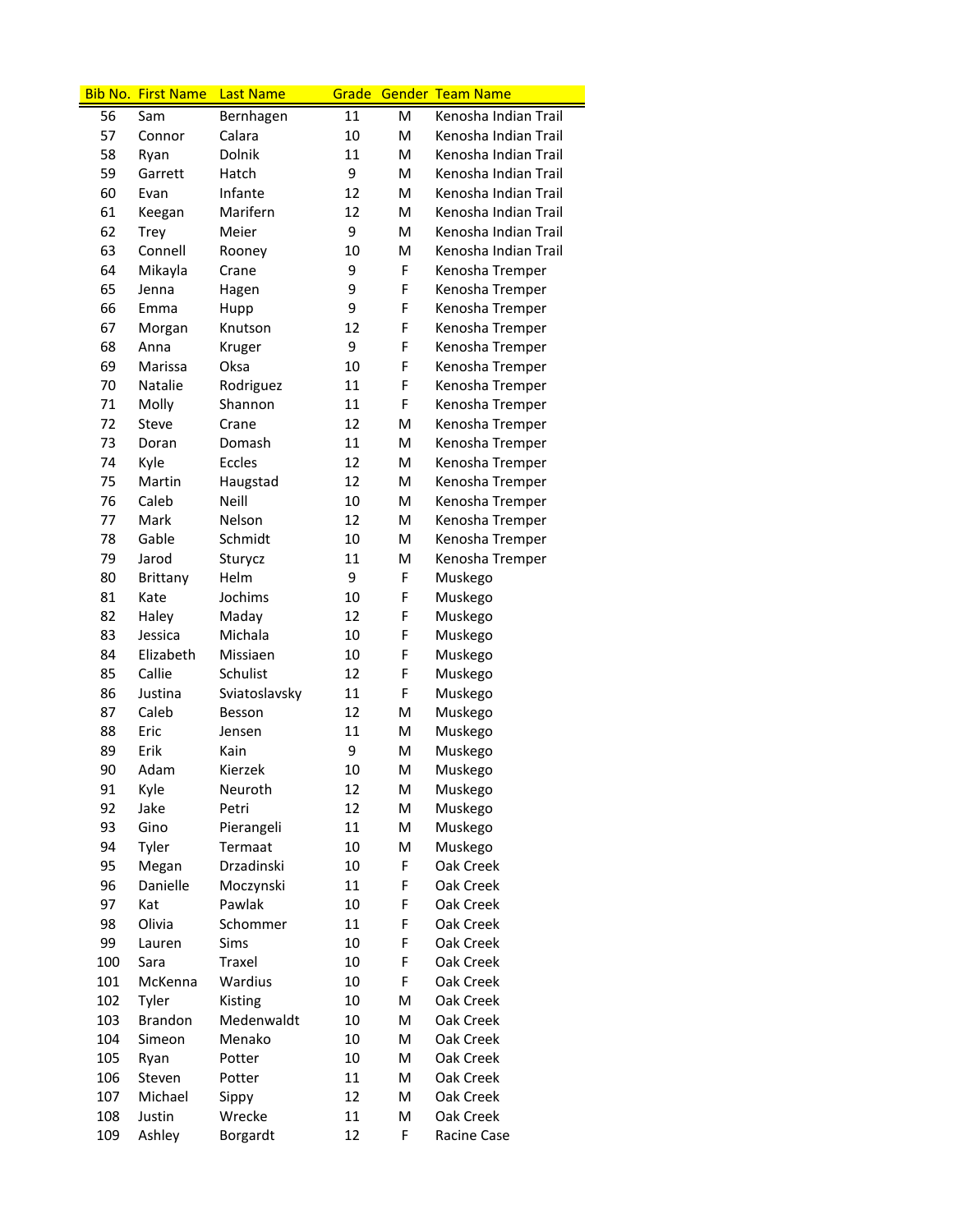|     | <b>Bib No. First Name</b> | <b>Last Name</b>      |    |   | Grade Gender Team Name |
|-----|---------------------------|-----------------------|----|---|------------------------|
| 110 | Erica                     | Lemke                 | 11 | F | Racine Case            |
| 111 | Emily                     | Nelson                | 9  | F | Racine Case            |
| 112 | Sofia                     | Scekic                | 11 | F | Racine Case            |
| 113 | Emmalee                   | Wollin                | 12 | F | Racine Case            |
| 114 | Jerome                    | Allen                 | 12 | м | Racine Case            |
| 115 | Milo                      | Altimarano            | 10 | м | Racine Case            |
| 116 | Adam                      | Davis                 | 10 | м | Racine Case            |
| 117 | Matthew                   | Johnson               | 10 | м | Racine Case            |
| 118 | Tresor                    | Nimi                  | 12 | м | Racine Case            |
| 119 | Taylor                    | Schneider             | 11 | м | Racine Case            |
| 120 | Mike                      | Stapleman             | 10 | M | Racine Case            |
| 121 | Ty                        | Stetler               | 12 | M | Racine Case            |
| 122 | Emma                      | Arehart               | 9  | F | Racine Horlick         |
| 123 | Victoria                  | Coates                | 12 | F | Racine Horlick         |
| 124 | Leslie                    | Ortiz                 | 12 | F | Racine Horlick         |
| 125 | Vadeline                  | Paniagua-Ortiz        | 9  | F | Racine Horlick         |
| 126 | Olivia                    | Pitrof                | 9  | F | Racine Horlick         |
| 127 | Sydney                    | Pitrof                | 11 | F | Racine Horlick         |
| 128 | Jenna                     | Turner                | 9  | F | Racine Horlick         |
| 129 | Serenna                   | Ydunate               | 10 | F | Racine Horlick         |
| 130 | Tyler                     | <b>Buckley-Hunter</b> | 11 | M | <b>Racine Horlick</b>  |
| 131 | Josh                      | Kaestner              | 11 | м | Racine Horlick         |
| 132 | Noah                      | Katt                  | 11 | м | Racine Horlick         |
| 133 | Sanj                      | Knotek                | 12 | м | Racine Horlick         |
| 134 | Nathan                    | Perez                 | 12 | м | Racine Horlick         |
| 135 | John                      | Sheilds               | 9  | м | Racine Horlick         |
| 136 | Subhan                    | Umar                  | 12 | м | Racine Horlick         |
| 137 | Galen                     | Weber                 | 12 | M | Racine Horlick         |
| 138 | Heaven                    | Hartsfield            | 9  | F | Racine Park            |
| 139 | Sean                      | Fischer               | 12 | M | Racine Park            |
| 140 | Chandler                  | Johnson               | 11 | M | Racine Park            |
| 141 | Alex                      | Mbise                 | 10 | M | Racine Park            |
| 142 | Hunter                    | Ostergaard            | 11 | M | Racine Park            |
| 143 | Yamil                     | Ramos                 | 11 | M | <b>Racine Park</b>     |
| 144 | Andrew                    | Steffen               | 11 | M | Racine Park            |
| 145 | Dominic                   | Yeats                 | 12 | M | Racine Park            |
| 146 | Oziel                     | Zavala                | 11 | Μ | <b>Racine Park</b>     |
| 147 | Heaven                    | Anderson              | 9  | F | Westosha Central       |
| 148 | Meghan                    | Capra                 | 11 | F | Westosha Central       |
| 149 | Lindsey                   | Kimpler               | 12 | F | Westosha Central       |
| 150 | Chelsea                   | Lamp                  | 11 | F | Westosha Central       |
| 151 | Mackenzie                 | Maccaux               | 11 | F | Westosha Central       |
| 152 | Amanda                    | Sabourin              | 12 | F | Westosha Central       |
| 153 | Haley                     | Trecker               | 11 | F | Westosha Central       |
| 154 | Julia                     | <b>Ziemelis</b>       | 12 | F | Westosha Central       |
| 155 | Jonathan                  | Filiatreault          | 11 | M | Westosha Central       |
| 156 | Colton                    | Greenhill             | 11 | M | Westosha Central       |
| 157 | Mason                     | Hedrick               | 12 | M | Westosha Central       |
| 158 | Mike                      | Mosback               | 12 | M | Westosha Central       |
| 159 | Sheel                     | Patel                 | 12 | M | Westosha Central       |
| 160 | Kyle                      | Pflug                 | 9  | M | Westosha Central       |
| 161 | Trevor                    | Silber                | 12 | M | Westosha Central       |
| 162 | Jacob                     | Yule                  | 12 | M | Westosha Central       |
| 163 | Gretta                    | Cieslak               | 10 | F | Wilmot Union           |